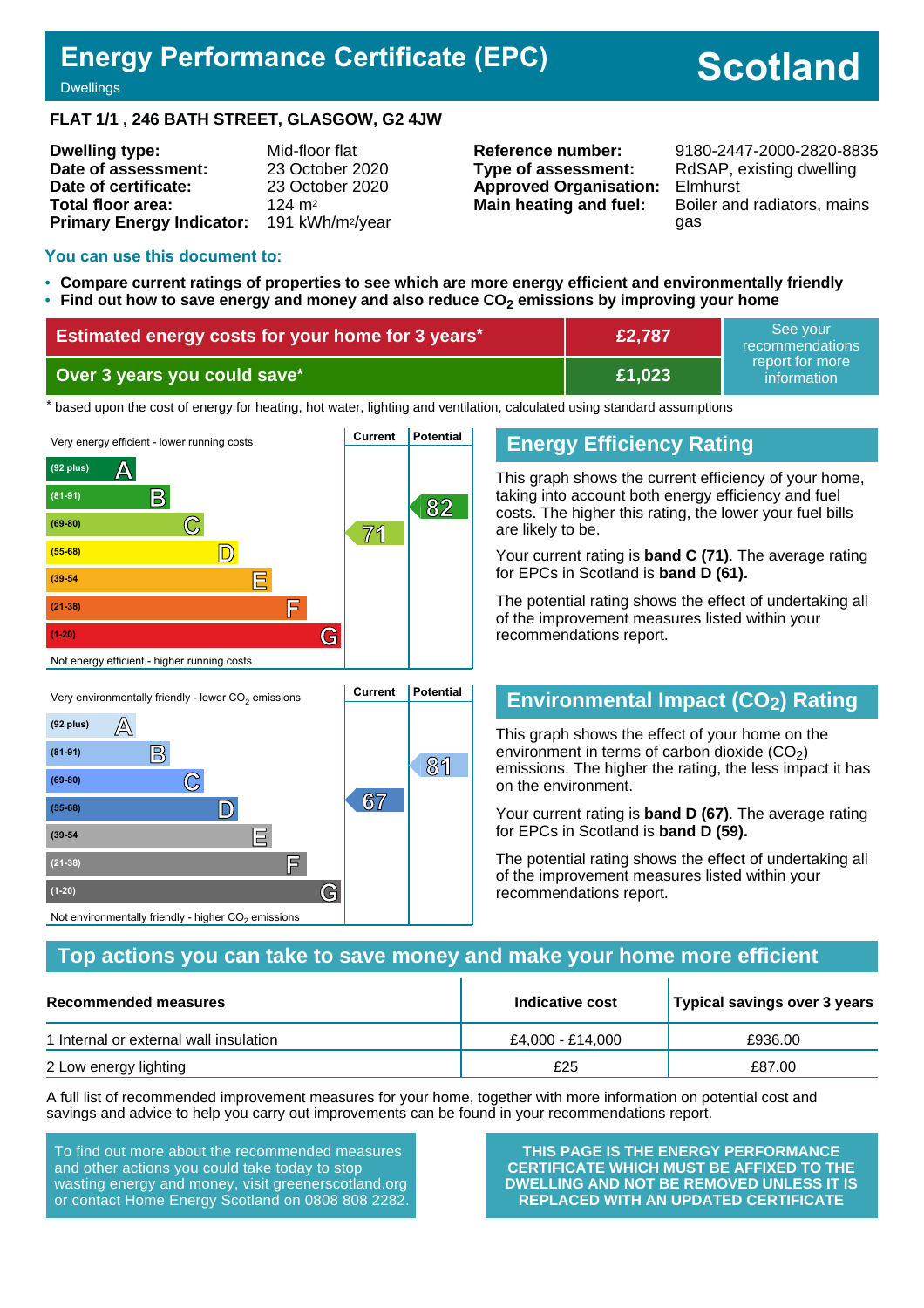#### **Summary of the energy performance related features of this home**

This table sets out the results of the survey which lists the current energy-related features of this home. Each element is assessed by the national calculation methodology; 1 star = very poor (least efficient), 2 stars = poor, 3 stars = average, 4 stars = good and 5 stars = very good (most efficient). The assessment does not take into consideration the condition of an element and how well it is working. 'Assumed' means that the insulation could not be inspected and an assumption has been made in the methodology, based on age and type of construction.

| <b>Element</b>        | <b>Description</b>                                           | <b>Energy Efficiency</b> | Environmental |
|-----------------------|--------------------------------------------------------------|--------------------------|---------------|
| Walls                 | Sandstone or limestone, as built, no insulation<br>(assumed) | ★★☆☆☆                    | ★★☆☆☆         |
|                       | Solid brick, as built, no insulation (assumed)               | ★★☆☆☆                    | ★★☆☆☆         |
| Roof                  | (another dwelling above)                                     |                          |               |
| Floor                 | (another dwelling below)                                     |                          |               |
| <b>Windows</b>        | Fully double glazed                                          | ★★★☆☆                    | ★★★☆☆         |
| Main heating          | Boiler and radiators, mains gas                              | ★★★★☆                    | ★★★★☆         |
| Main heating controls | Programmer, room thermostat and TRVs                         | ★★★★☆                    | ★★★★☆         |
| Secondary heating     | None                                                         |                          |               |
| Hot water             | From main system                                             | ★★★★☆                    | ★★★★☆         |
| Lighting              | Low energy lighting in 64% of fixed outlets                  | ★★★★☆                    | ★★★★☆         |

## **The energy efficiency rating of your home**

Your Energy Efficiency Rating is calculated using the standard UK methodology, RdSAP. This calculates energy used for heating, hot water, lighting and ventilation and then applies fuel costs to that energy use to give an overall rating for your home. The rating is given on a scale of 1 to 100. Other than the cost of fuel for electrical appliances and for cooking, a building with a rating of 100 would cost almost nothing to run.

As we all use our homes in different ways, the energy rating is calculated using standard occupancy assumptions which may be different from the way you use it. The rating also uses national weather information to allow comparison between buildings in different parts of Scotland. However, to make information more relevant to your home, local weather data is used to calculate your energy use,  $CO<sub>2</sub>$  emissions, running costs and the savings possible from making improvements.

## **The impact of your home on the environment**

One of the biggest contributors to global warming is carbon dioxide. The energy we use for heating, lighting and power in our homes produces over a quarter of the UK's carbon dioxide emissions. Different fuels produce different amounts of carbon dioxide for every kilowatt hour (kWh) of energy used. The Environmental Impact Rating of your home is calculated by applying these 'carbon factors' for the fuels you use to your overall energy use.

The calculated emissions for your home are 34 kg  $CO<sub>2</sub>/m<sup>2</sup>/yr$ .

The average Scottish household produces about 6 tonnes of carbon dioxide every year. Based on this assessment, heating and lighting this home currently produces approximately 4.2 tonnes of carbon dioxide every year. Adopting recommendations in this report can reduce emissions and protect the environment. If you were to install all of these recommendations this could reduce emissions by 1.8 tonnes per year. You could reduce emissions even more by switching to renewable energy sources.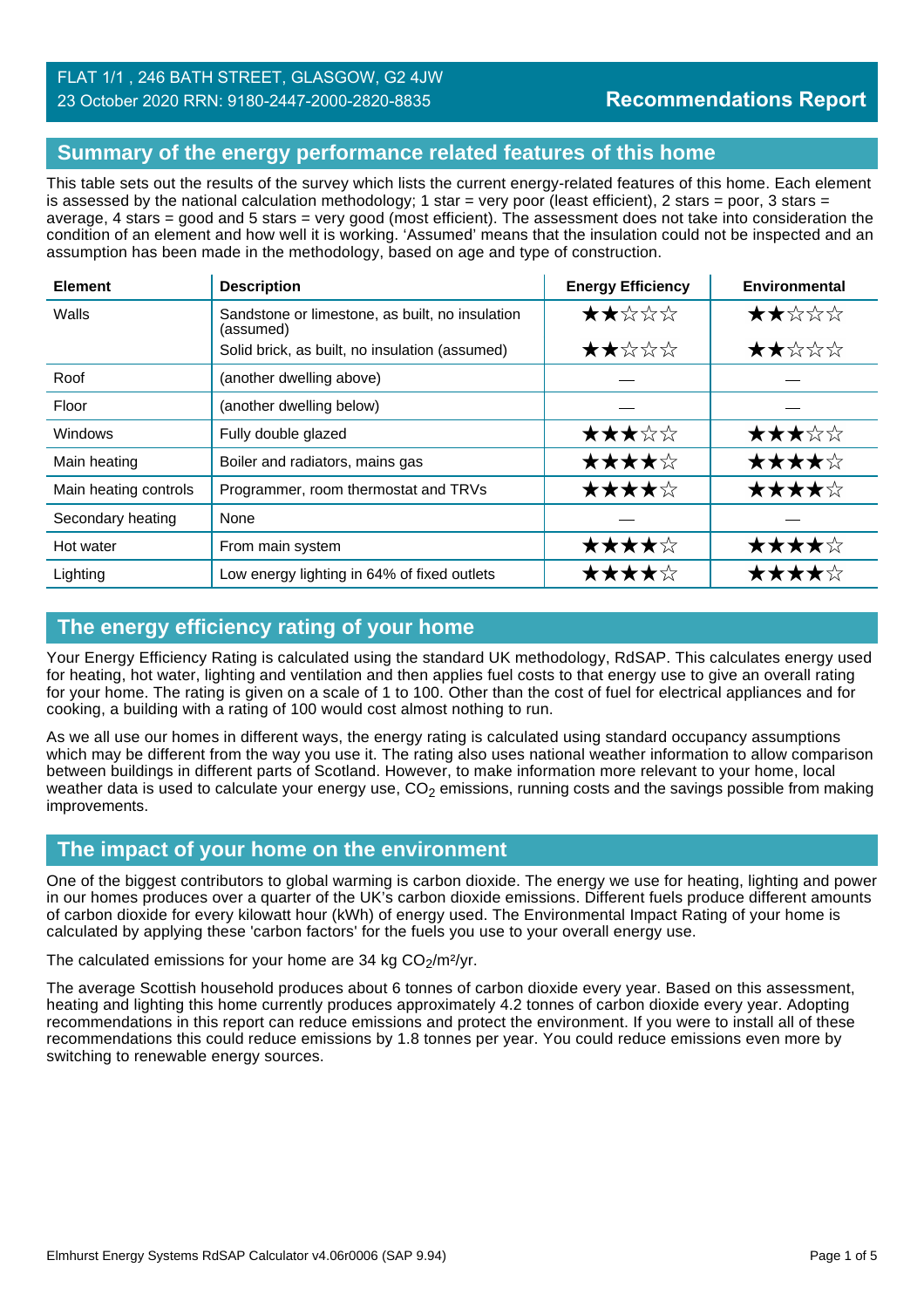#### FLAT 1/1 , 246 BATH STREET, GLASGOW, G2 4JW 23 October 2020 RRN: 9180-2447-2000-2820-8835

# **Estimated energy costs for this home**

| <b>ESUTING CITE OF STORY COOLS TOT LITTS HOTHLE</b> |                                 |                               |                                 |  |
|-----------------------------------------------------|---------------------------------|-------------------------------|---------------------------------|--|
|                                                     | <b>Current energy costs</b>     | <b>Potential energy costs</b> | <b>Potential future savings</b> |  |
| <b>Heating</b>                                      | $\frac{2}{2}$ ,121 over 3 years | £1,197 over 3 years           |                                 |  |
| <b>Hot water</b>                                    | £285 over 3 years               | £285 over 3 years             | <b>You could</b>                |  |
| Lighting                                            | £381 over 3 years               | £282 over 3 years             | save £1,023                     |  |
|                                                     | Totals £2,787                   | £1,764                        | over 3 years                    |  |

These figures show how much the average household would spend in this property for heating, lighting and hot water. This excludes energy use for running appliances such as TVs, computers and cookers, and the benefits of any electricity generated by this home (for example, from photovoltaic panels). The potential savings in energy costs show the effect of undertaking all of the recommended measures listed below.

#### **Recommendations for improvement**

The measures below will improve the energy and environmental performance of this dwelling. The performance ratings after improvements listed below are cumulative; that is, they assume the improvements have been installed in the order that they appear in the table. Further information about the recommended measures and other simple actions to take today to save money is available from the Home Energy Scotland hotline which can be contacted on 0808 808 2282. Before carrying out work, make sure that the appropriate permissions are obtained, where necessary. This may include permission from a landlord (if you are a tenant) or the need to get a Building Warrant for certain types of work.

| <b>Recommended measures</b> |                                           |                        | <b>Typical saving</b> | <b>Rating after improvement</b> |                    |
|-----------------------------|-------------------------------------------|------------------------|-----------------------|---------------------------------|--------------------|
|                             |                                           | <b>Indicative cost</b> | per year              | <b>Energy</b>                   | <b>Environment</b> |
|                             | Internal or external wall insulation      | £4,000 - £14,000       | £312                  | <b>B</b> 81                     | <b>B 81</b>        |
| 2                           | Low energy lighting for all fixed outlets | £25                    | £29                   | <b>B</b> 82                     | <b>B</b> 81        |

## **Choosing the right improvement package**

For free and impartial advice on choosing suitable measures for your property, contact the Home Energy Scotland hotline on 0808 808 2282 or go to www.greenerscotland.org.

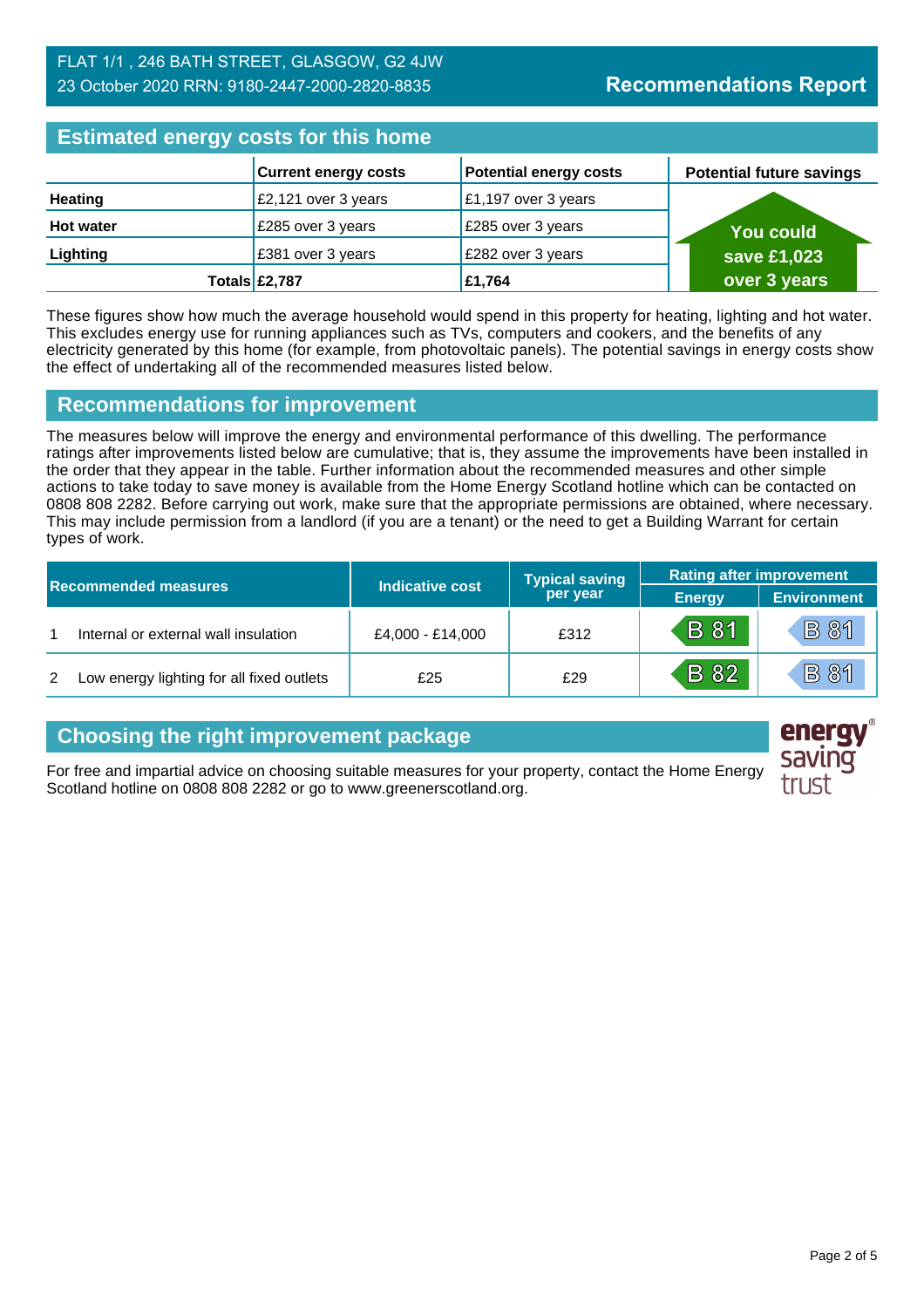#### **About the recommended measures to improve your home's performance rating**

This section offers additional information and advice on the recommended improvement measures for your home

#### **1 Internal or external wall insulation**

Internal or external wall insulation involves adding a layer of insulation to either the inside or the outside surface of the external walls, which reduces heat loss and lowers fuel bills. As it is more expensive than cavity wall insulation it is only recommended for walls without a cavity, or where for technical reasons a cavity cannot be filled. Internal insulation, known as dry-lining, is where a layer of insulation is fixed to the inside surface of external walls; this type of insulation is best applied when rooms require redecorating. External solid wall insulation is the application of an insulant and a weather-protective finish to the outside of the wall. This may improve the look of the home, particularly where existing brickwork or rendering is poor, and will provide longlasting weather protection. Further information can be obtained from the National Insulation Association (www.nationalinsulationassociation.org.uk). It should be noted that a building warrant is required for the installation of external wall insulation. Planning permission may also be required and that building regulations apply to external insulation so it is best to check with your local authority on both issues.

#### **2 Low energy lighting**

Replacement of traditional light bulbs with energy saving bulbs will reduce lighting costs over the lifetime of the bulb, and they last many times longer than ordinary light bulbs. Low energy lamps and fittings are now commonplace and readily available. Information on energy efficiency lighting can be found from a wide range of organisations, including the Energy Saving Trust (http://www.energysavingtrust.org.uk/home-energyefficiency/lighting).

#### **Low and zero carbon energy sources**

Low and zero carbon (LZC) energy sources are sources of energy that release either very little or no carbon dioxide into the atmosphere when they are used. Installing these sources may help reduce energy bills as well as cutting carbon.

**LZC energy sources present:** There are none provided for this home

#### **Your home's heat demand**

You could receive Renewable Heat Incentive (RHI) payments and help reduce carbon emissions by replacing your existing heating system with one that generates renewable heat and, where appropriate, having your loft insulated and cavity walls filled. The estimated energy required for space and water heating will form the basis of the payments. For more information go to www.energysavingtrust.org.uk/scotland/rhi.

| <b>Heat demand</b>           | <b>Existing dwelling</b> | Impact of loft<br>insulation | Impact of cavity<br>wall insulation | Impact of solid wall<br>insulation |
|------------------------------|--------------------------|------------------------------|-------------------------------------|------------------------------------|
| Space heating (kWh per year) | 13.324                   | N/A                          | N/A                                 | (7.114)                            |
| Water heating (kWh per year) | 2.136                    |                              |                                     |                                    |

#### **Addendum**

This dwelling has stone walls and so requires further investigation to establish whether these walls are of cavity construction and to determine which type of wall insulation is best suited.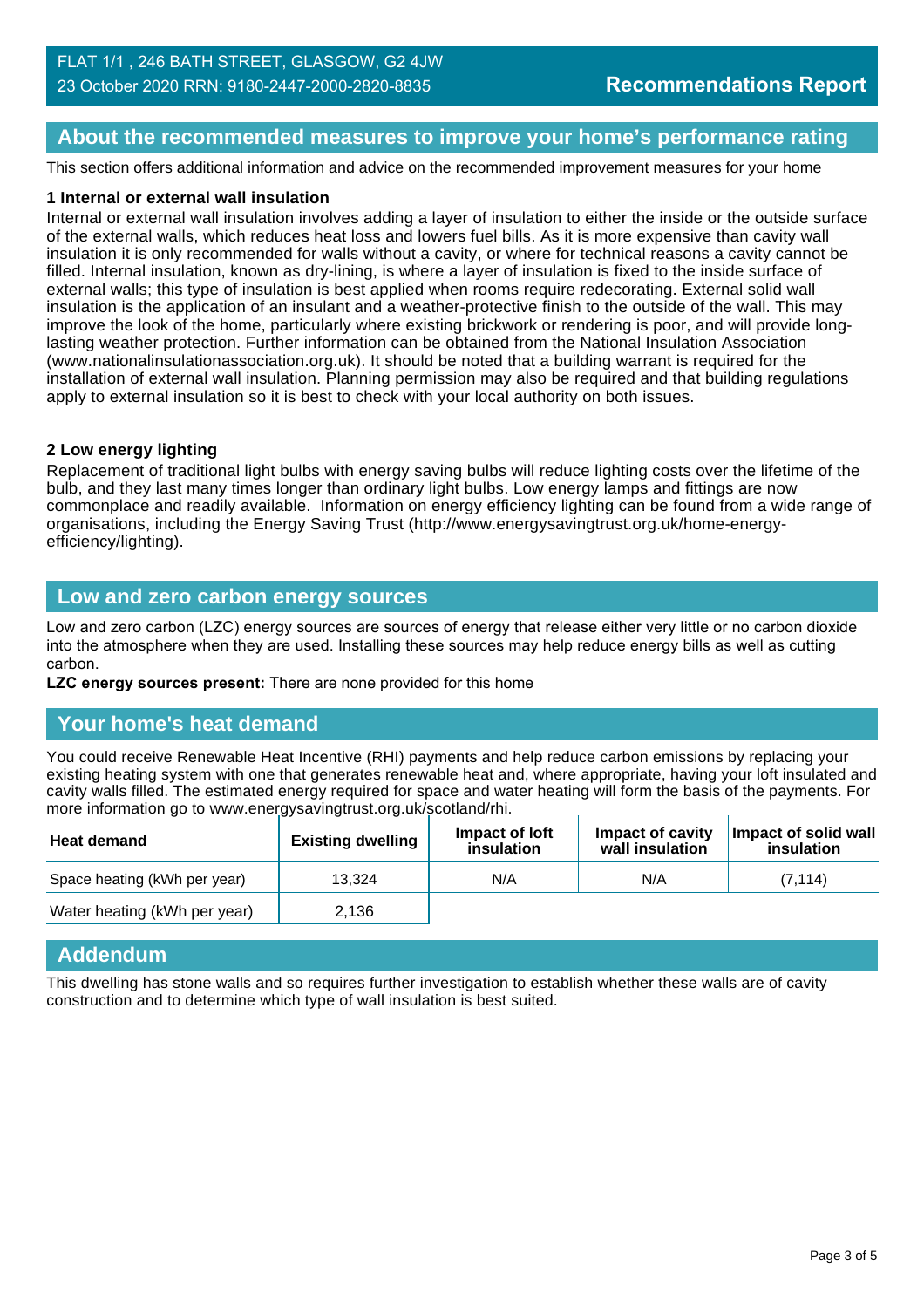# **About this document**

This Recommendations Report and the accompanying Energy Performance Certificate are valid for a maximum of ten years. These documents cease to be valid where superseded by a more recent assessment of the same building carried out by a member of an Approved Organisation.

The Energy Performance Certificate and this Recommendations Report for this building were produced following an energy assessment undertaken by an assessor accredited by Elmhurst (www.elmhurstenergy.co.uk), an Approved Organisation Appointed by Scottish Ministers. The certificate has been produced under the Energy Performance of Buildings (Scotland) Regulations 2008 from data lodged to the Scottish EPC register. You can verify the validity of this document by visiting www.scottishepcregister.org.uk and entering the report reference number (RRN) printed at the top of this page.

| Assessor's name:            | Mr. Andrew McCall                         |
|-----------------------------|-------------------------------------------|
| Assessor membership number: | EES/024441                                |
| Company name/trading name:  | Allied Surveyors Scotland Plc             |
| Address:                    | 24 Herbert Street                         |
|                             | Glasgow                                   |
|                             | G20 6NB                                   |
| Phone number:               | 01413309950                               |
| Email address:              | glasgow.north@alliedsurveyorsscotland.com |
| Related party disclosure:   | No related party                          |

If you have any concerns regarding the content of this report or the service provided by your assessor you should in the first instance raise these matters with your assessor and with the Approved Organisation to which they belong. All Approved Organisations are required to publish their complaints and disciplinary procedures and details can be found online at the web address given above.

#### **Use of this energy performance information**

Once lodged by your EPC assessor, this Energy Performance Certificate and Recommendations Report are available to view online at www.scottishepcregister.org.uk, with the facility to search for any single record by entering the property address. This gives everyone access to any current, valid EPC except where a property has a Green Deal Plan, in which case the report reference number (RRN) must first be provided. The energy performance data in these documents, together with other building information gathered during the assessment is held on the Scottish EPC Register and is available to authorised recipients, including organisations delivering energy efficiency and carbon reduction initiatives on behalf of the Scottish and UK governments. A range of data from all assessments undertaken in Scotland is also published periodically by the Scottish Government. Further information on these matters and on Energy Performance Certificates in general, can be found at www.gov.scot/epc.